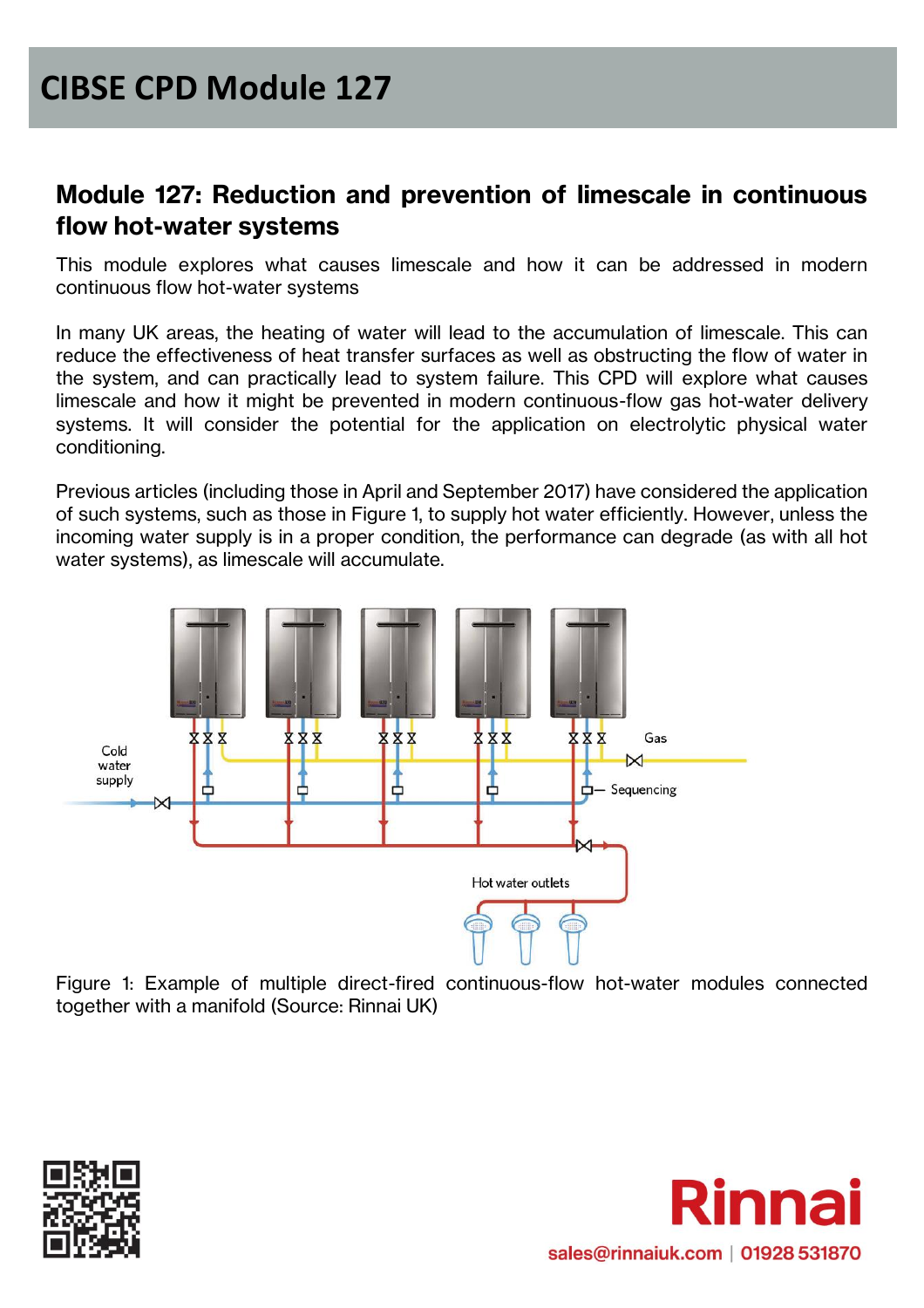## **Water hardness**

Water absorbs carbon dioxide to create the relatively weak carbonic acid,  $H_2CO_3$  and, as the water comes into contact with rock and sediment – the most likely being limestone and chalk – it acquires metal ions, most commonly calcium, Ca, and magnesium, Mg. So most water that comes from streams, lakes and boreholes can be regarded as dilute solutions of these – calcium bicarbonate,  $Ca(HCO<sub>3</sub>)<sub>2</sub>$  and magnesium bicarbonate,  $Mg(HCO<sub>3</sub>)<sub>2</sub>$ .

Both calcium and magnesium are essential minerals that are beneficial to human health in several respects, and inadequate intake of either nutrient can result in adverse health consequences. Recommended daily intakes of each element have been set at national and international levels.<sup>1</sup> However, at elevated levels the water becomes 'hard'. Hard water can make tasty drinking water, as it contains many salts and minerals, but that hardness will also combine with soaps and detergents to create scum (and also reduce the lathering effect of soap) and precipitate as scale.



Figure 2: Example water hardness (mg $\text{L}$ <sup>1</sup> as CaCO<sub>3</sub>) across England and Wales



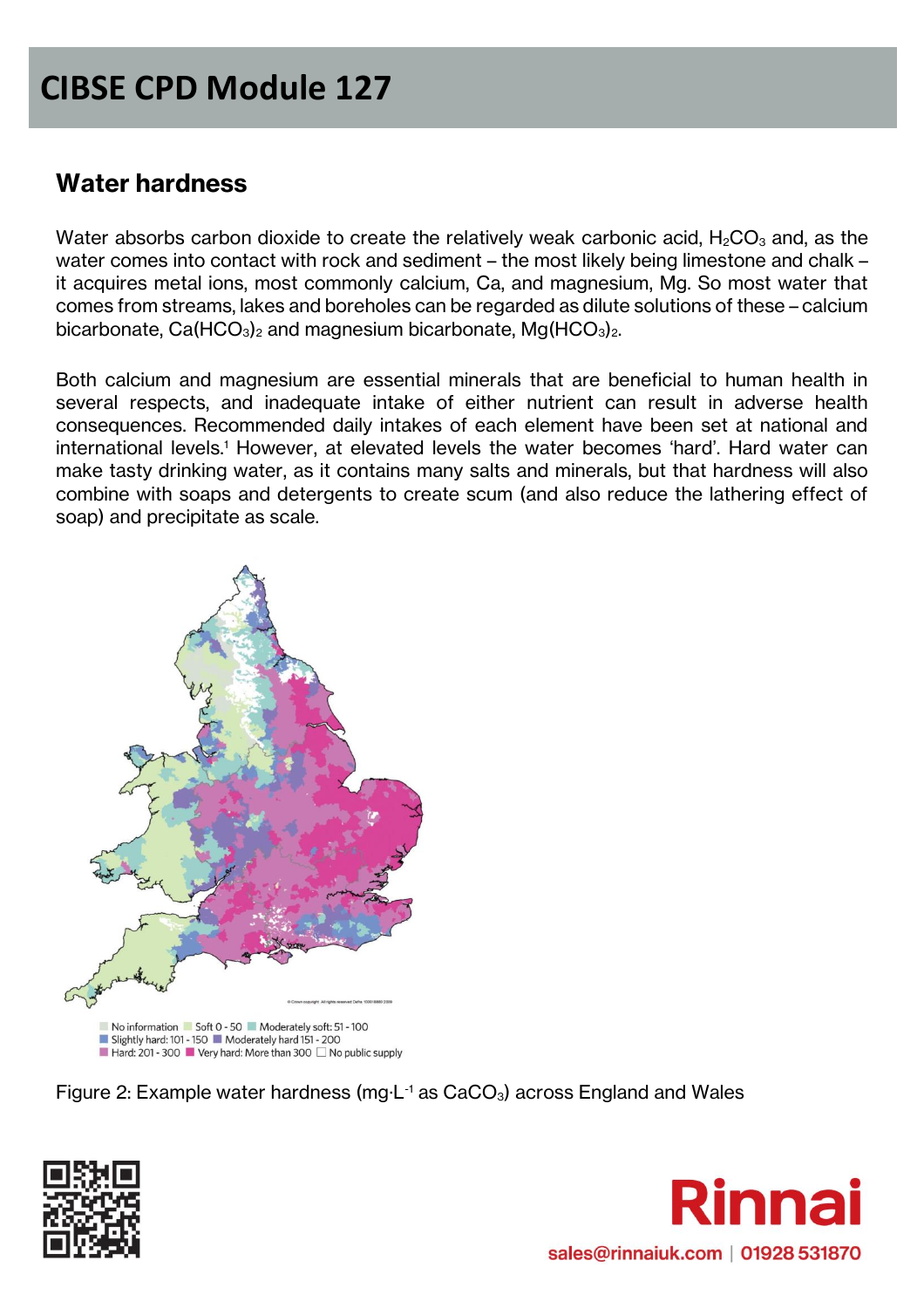In hot-water systems, practically precipitation of calcium carbonate,  $CaCO<sub>3</sub>$ , starts to occur at approximately 35°C to 40°C (or as pressure drops), and progressively worsens as temperatures rise. The carbonates are deposited as off-white solids on the inside surfaces of pipes and heat exchangers. Water hardness is expressed in terms of milligrams per litre as calcium carbonate. Temporary (carbonate) hardness is related to the bicarbonate salts of calcium and magnesium. Permanent (non-carbonate) hardness is related to other salts of calcium and magnesium – chlorides, sulphates, nitrate, and so on (see panel 'Water hardness' below).

There are no standard levels as to what constitutes hard or soft water. As can be seen from the example information for England and Wales in Figure 2, hard water is likely to affect significant parts of the UK (water in Scotland is generally soft to moderately soft). When the total hardness is approaching and exceeding 200mg·L-1 , water softening or conditioning would normally be considered. Specific water hardness data<sup>2</sup> is available from local water supply authorities and local testing.

As the temperature of water is raised, the hardness will be cut as some of the bicarbonate dissolved salts (temporary hardness) comes out of solution and forms solids in suspension. Some of this will be deposited on heating surfaces to form an adherent limescale, reducing the heat transfer. Fuel consumption can increase, and the hot-water heating unit or system can deteriorate through the overheating of heat exchanger plates. The UK's Health and Safety Executive (HSE)<sup>3</sup> notes the importance of reducing the opportunity for scale accumulation, both for system efficiency and to reduce the supply of nutrients and breeding locations for bacteria, such as legionella.

The tendency to form scale – and the structure of that scale – is not just dependent on hardness, but also on the other chemical constituents and temperature of the water. So, scaling indexes such as Langelier Saturation Index (LSI) combine various additional factors to assess the likelihood of scaling (as well as corrosion). The LSI provides an empirical measure of the water system's likelihood to dissolve or deposit calcium carbonate, and is dependent on pH, calcium concentration, total dissolved solids (determining conductivity) and water temperature. An LSI of zero indicates balanced water, with an appropriate amount of calcium and dissolved solids, and stable pH. Negative LSI indicates that the water is approaching aggressive (and so will not deposit a layer of calcium carbonate), while positive LSI indicates increasing opportunity for scale formation. Indicative ranges of LSI are….



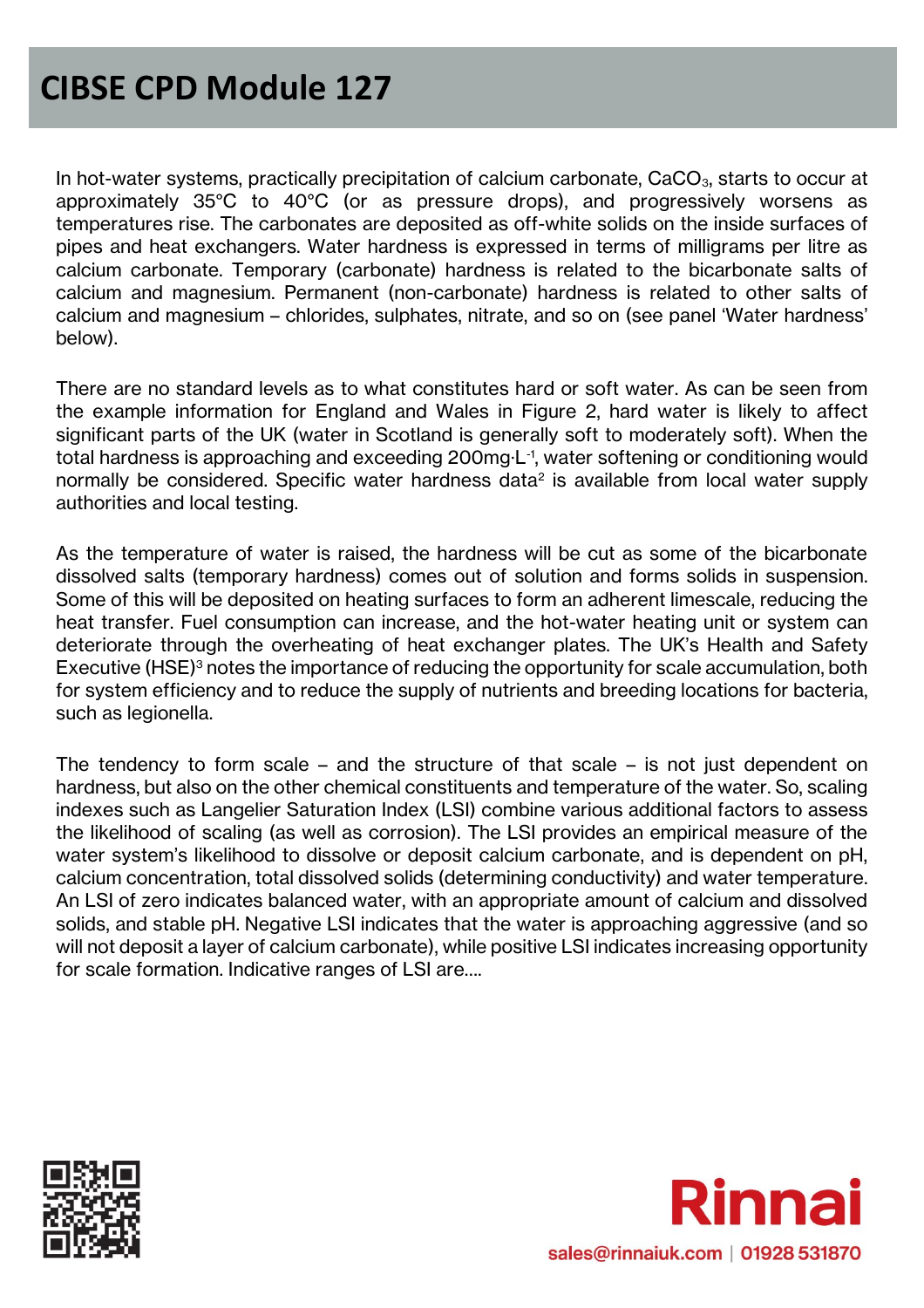#### Water hardness

Temporary hardness is removed by heating the water. The soluble calcium bicarbonate decomposes to form insoluble calcium carbonate, water and carbon dioxide:

calcium bicarbonate  $\rightarrow$  calcium carbonate + water + carbon dioxide

 $Ca(HCO<sub>3</sub>)<sub>2</sub> \rightarrow CaCO<sub>3</sub> + H<sub>2</sub>O + CO<sub>2</sub>$ 

The insoluble calcium carbonate is the principal component of what is known as limescale.

Permanent hardness is usually caused by the presence of calcium sulphate/calcium chloride and/or magnesium sulphate/magnesium chloride in the water, which do not precipitate out as the temperature increases. Unlike temporary hardness, it is not removed by heating the water.

 $LSI > 0.4 \rightarrow$  Calcite precipitation = scaling likely

 $0.4 > LS$  > -0.4  $\rightarrow$  Practically no dissolution/no precipitation

 $LSI < -0.4 \rightarrow$  Calcite dissolution and increasingly aggressive/corrosive.

The LSI was initially developed to quantify presence of a thin layer of scale that is usually beneficial in the prevention of corrosion of metallic piping.

### **Reduction and prevention of limescale**

There are two principal methods employed to control limescale in commercial hot-water systems: chemical water-softening and physical water-conditioner systems.

The most common water-softening process used for the protection of commercial hot-water systems is base-exchange (or ionic) softening. This process removes permanent and temporary hardness from water. It works by a simple chemical process – swapping the calcium, which forms limescale, for sodium, which is more likely to stay dissolved.



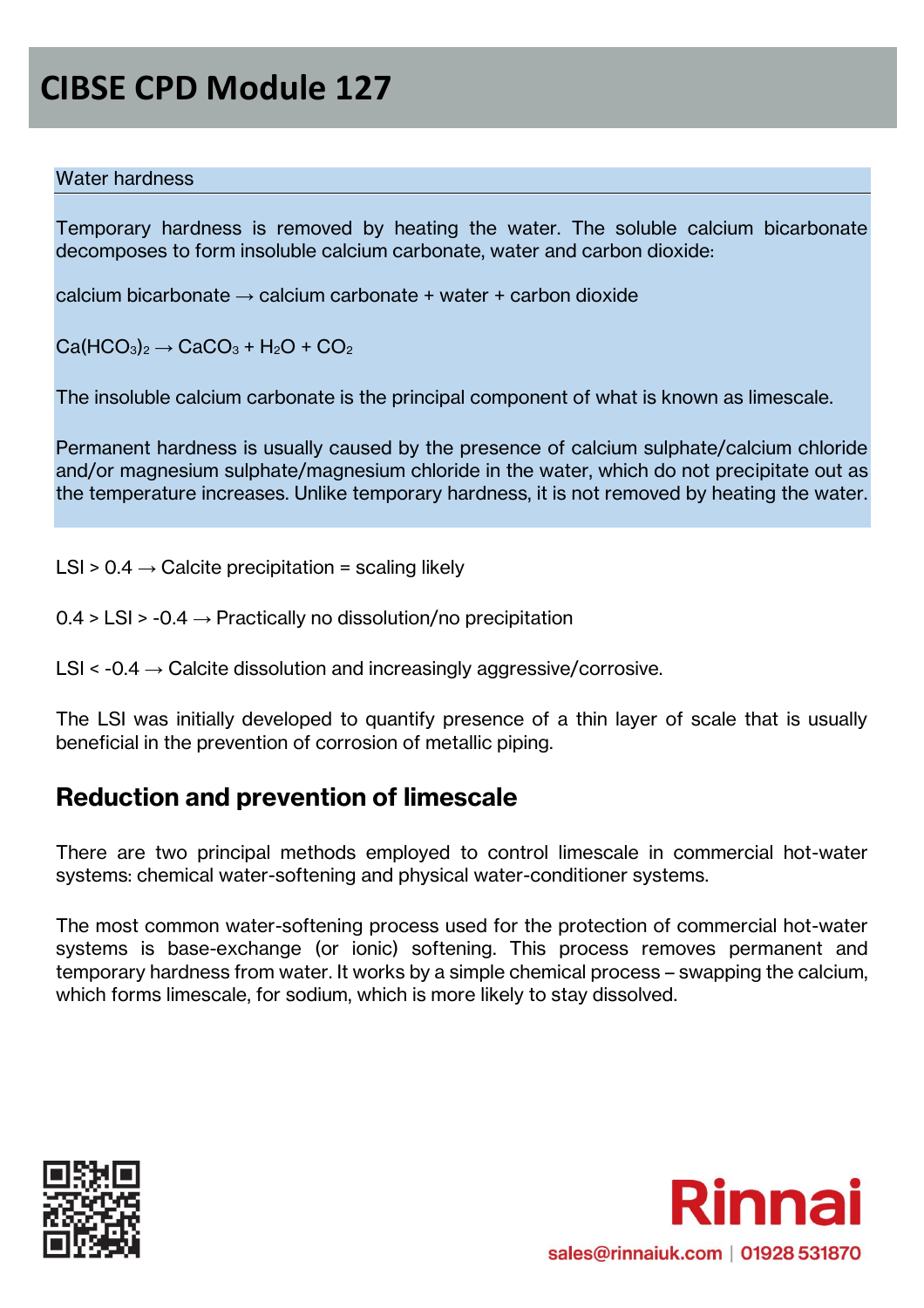A typical water softener has a resin (or mineral) tank, a brine (sodium chloride and water) tank, and some form of control, as shown in Figure 3.

As water enters the system, it passes through an ion-exchange column filled with thousands of tiny resin beads. This resin has charged sodium attached to its surface, and swaps this for the more reactive calcium and magnesium as the unconditioned water flows over it. The resin can continue to do this indefinitely, as long as it is washed through with brine at intervals to remove the calcium and magnesium and replace the sodium.

During periodic regeneration cycles, the water is passed across salt in the brine tank and then pumped across the resin beads. As it flows through the resin bed, it exchanges sodium for the hard-water ions, regenerating the electrical attraction of the resin beads. Excess brine is then rinsed from the resin and sent to drain. It is important that the water softener should regenerate only when needed, according to the incoming water hardness and volume of water that has been processed. The resin bed will also need appropriate dosing to ensure that it does not accumulate bacterial material.



Figure 3: A duplex water-softening unit, allowing changeover and regeneration while maintaining water flow.



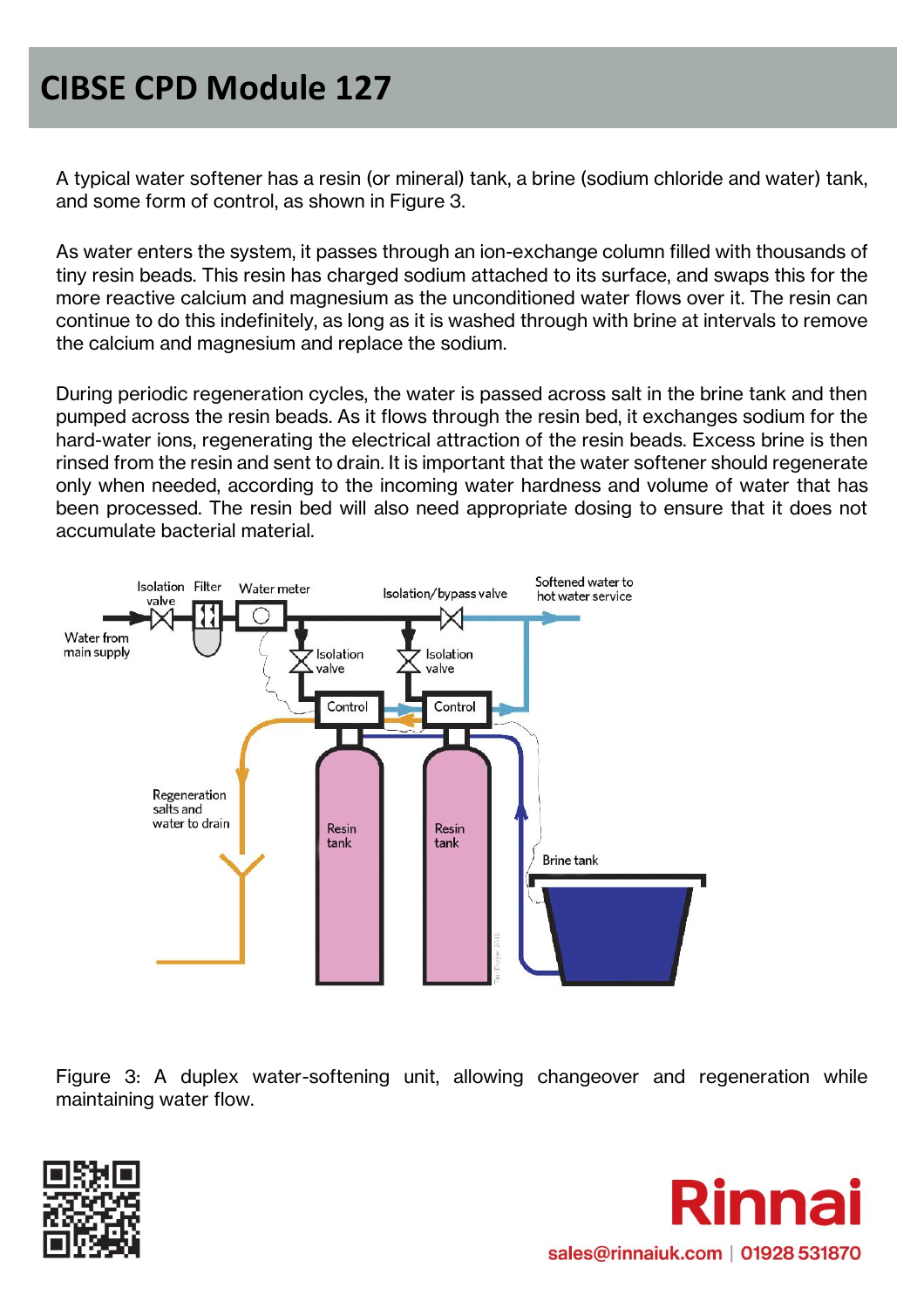This whole process has a permanent effect on the incoming water, but will consume significant amounts of salt and water in the softening process. Since the softened water will have relatively high levels of sodium, a separate, untreated, water supply will be required for drinking water. Sodium salts are soluble, so the resulting water will not generate scum or scale.

Physical conditioners generally rely on electric or electromagnetic fields acting on the water to modify the physical structure and size of hard-water crystals. As a result, the ability of the crystals to cling to each other or to surface walls of the pipe or equipment is substantially reduced, so that limescale can be kept in suspension and discharged with the flow of water from the outlet. These systems do not use significant amounts of chemicals and do not change the composition of the water, so it still remains hard, but they reduce the rate at which the scale precipitates out. As listed in CIBSE Guide G<sup>4</sup>, there are five principal types of physical water conditioner:

Magnetic: these use a magnetic field and alter the scale-forming minerals to combine with each other rather than form scale, but the effect is short lived.

Electromagnetic: a strong magnetic field is generated, which is much stronger than the simple magnetic devices.

Electrostatic: in these, an electric field is created by flow of water through the conditioner, which causes the ions to repel so that scale-forming minerals do not combine.



Figure 4: Example of electrolytic water conditioner assembly. The incoming mains water is dosed with tiny amounts of zinc so that the more amorphous aragonite (rather than calcite) is formed when the water is heated



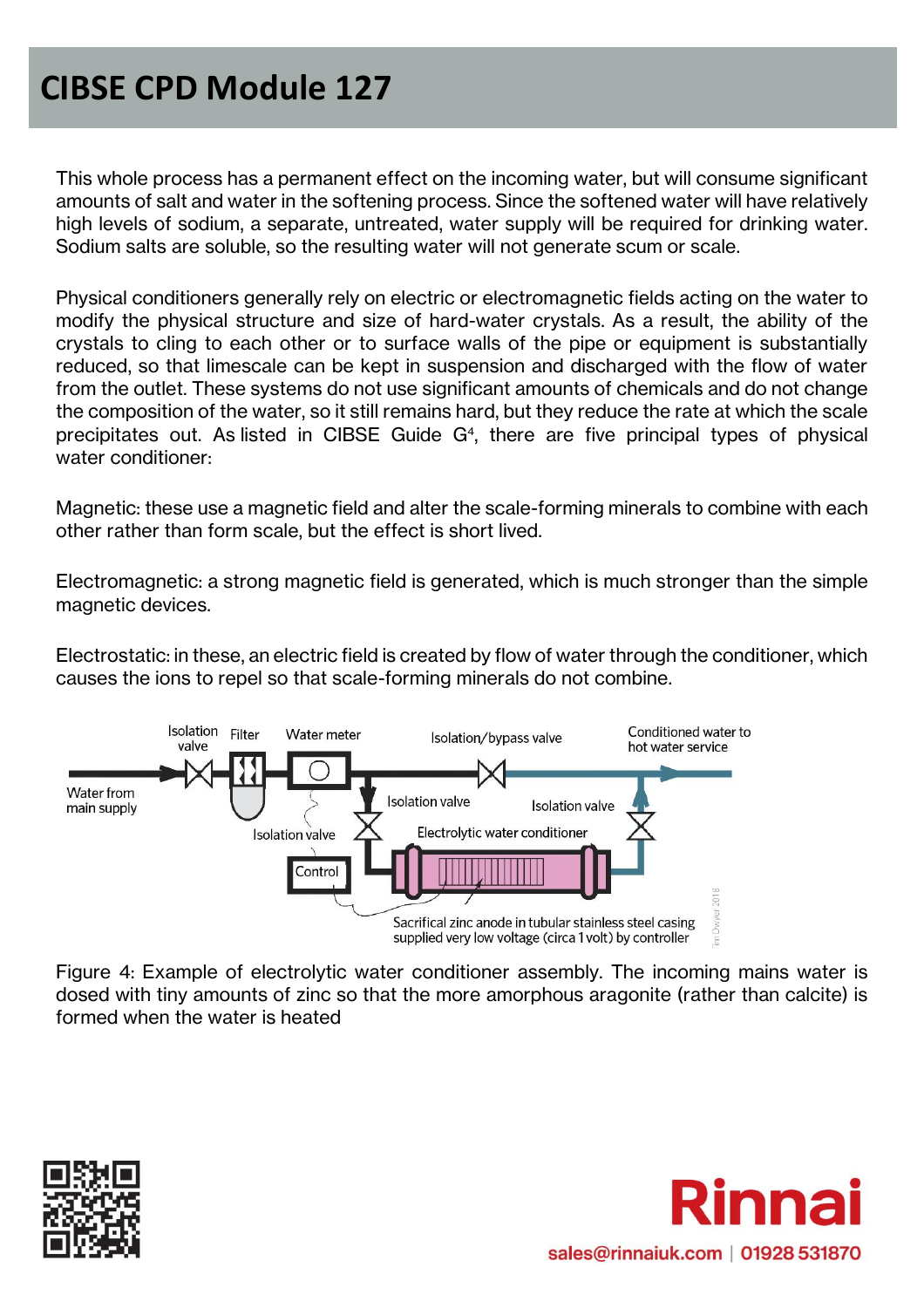Electronic: by generating a low-power electrical current, controlled by a microprocessor, a variable electrical field is developed in the water that prevents build-up of scale by altering the shape of scale-forming mineral crystals.

Electrolytic: these prevent scale forming by the use of minute amounts of dissolved metal (usually zinc or iron).

If the water is conditioned temporarily through 'ionisation', this will be lost if the water is stored. In all physical conditioners the limescale is held in suspension and discharged at the outlet, so there will still be evidence of limescale where the water evaporates, such as shower heads and screens, and stainless-steel sinks and surfaces. Physical devices do not add sodium (or appreciable amounts of any chemicals) to the water, so it is still potable and wholesome. Significant turbulence can adversely affect performance and limescale formation – for example, where there are tight bends in the system that cause the pressure to drop.

While the theoretical and practical aspects of softening and chemical conditioning are well understood and established, the scientific principles behind physical conditioning are not fully understood.<sup>5</sup> However, it is reported by Yang<sup>6</sup> that, at least, electrolytic conditioners are 'consistent with established science. Dissolved zinc and iron and known scale inhibitors, impacting significantly on the crystal form, even at concentrations as low as a few ppb'.



Figure 5: Example of continuous-flow hot-water system including electrolytic water treatment (Source: Rinnai UK)



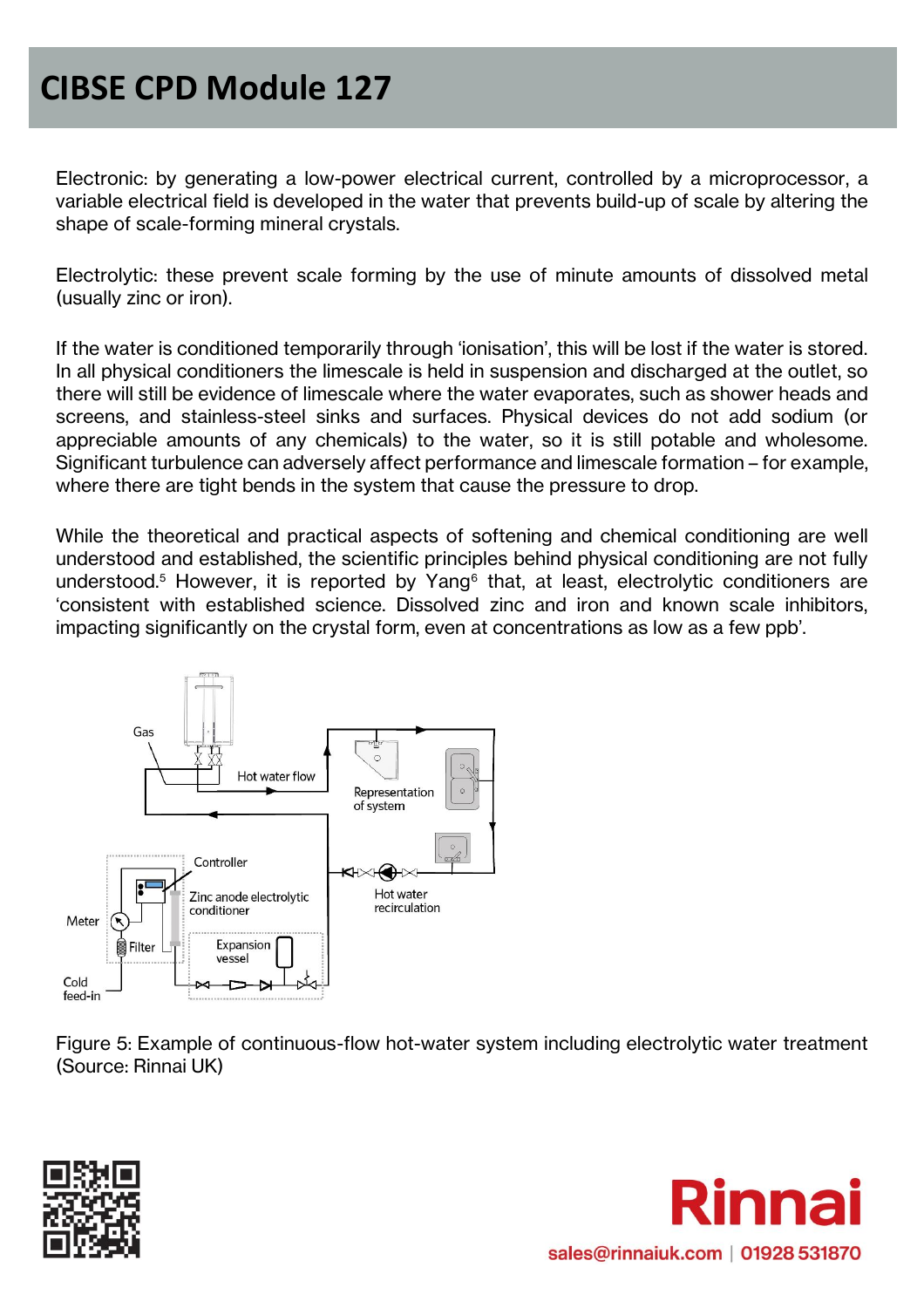There is much experiential reporting that physical – and particularly zinc electrolytic conditioning – has been successfully applied.

Example of application of a zinc electrolytic conditioner for continuous flow heating system

A zinc sacrificial anode is enclosed in an inline cylindrical pipe that is incorporated in the incoming water supply (as in Figure 4). This doses the water with tiny amounts of zinc (a few parts per billion) sufficient to alter the structure of any precipitating limescale from calcite to aragonite. These are polymorphs of mainly calcium carbonate –that is, they have the same chemical formula – but have different crystalline structures. The change in the shape of crystals reduces the adherence to surfaces as scale.

Incorporation of physical electrolytic conditioning systems (such as in Figure 5) have, reportedly, provided operational advantages over water-softening systems by virtue of their comparative simplicity. The reduction in installation space, very low maintenance requirements and, particularly having no need for salt or regeneration water, make them significantly cheaper to operate.

The use of both water softeners and physical conditioners can, if applied appropriately, maintain systems practically free of limescale. For hot-water systems with significant storage – particularly where stored longer than 24 hours – the changes effected by physical conditioners tend to subside, so the system may be increasingly likely to accumulate limescale. However, zinc-based electrolytic physical conditioners are well-suited to continuous-flow water systems where there is no storage – or even systems that incorporate short-term buffer storage. Such high-efficiency gas-fired continuous-flow systems are commonly used, for example, in hotels that deal with peak demand without storage, or with short-term buffer storage, and so present a good opportunity to investigate the application of zinc-based electrolytic physical conditioners.

© Tim Dwyer, 2018.